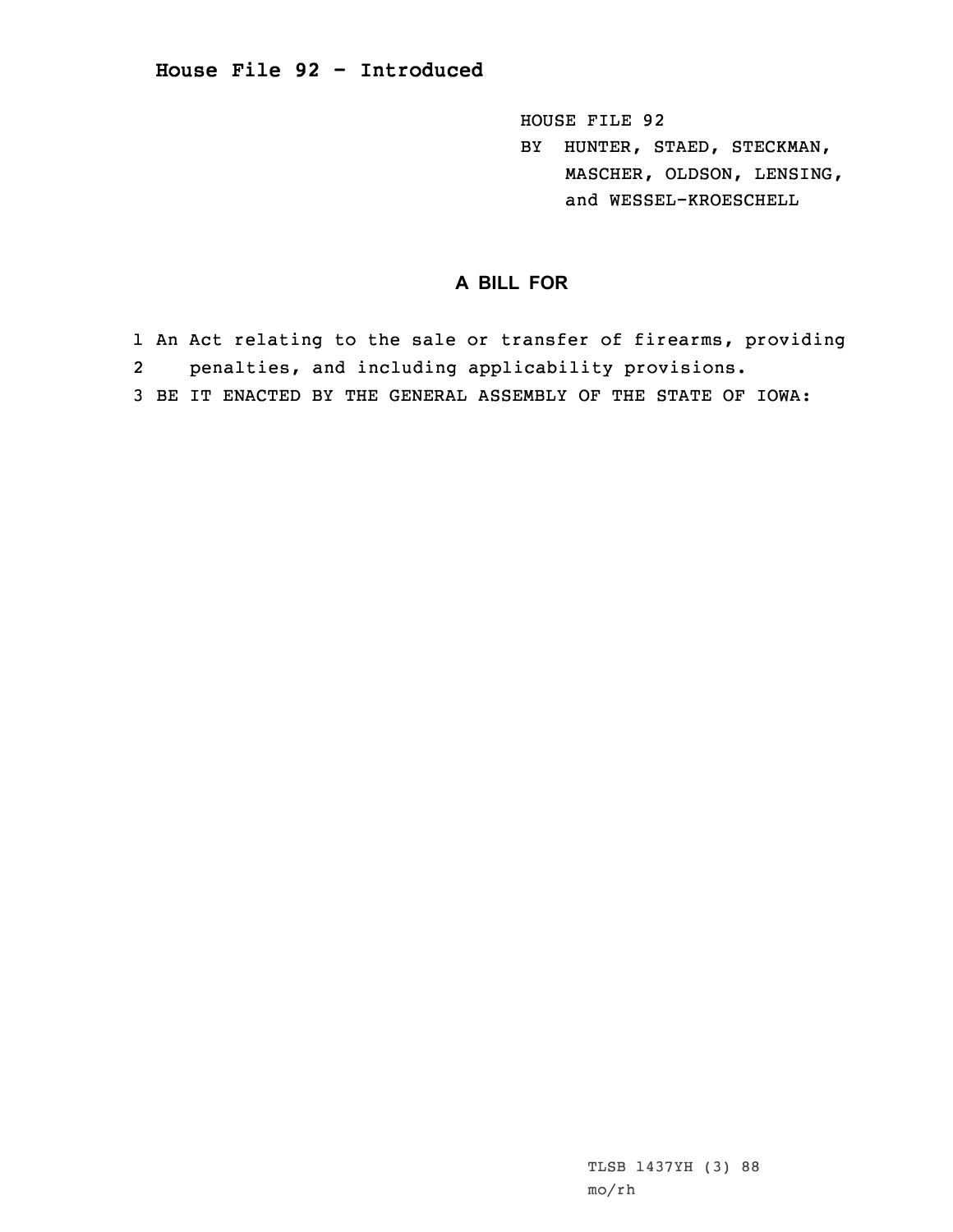1 Section 1. NEW SECTION. **724.32 Sale or transfer of firearms** 2 **—— criminal history background check.**

 1. <sup>A</sup> person shall not sell or transfer <sup>a</sup> firearm to another person without receiving verification from <sup>a</sup> federally licensed firearms dealer that information regarding the prospective purchaser or transferee has been submitted to the department of public safety for <sup>a</sup> criminal history background check and that <sup>a</sup> determination has been received by the department of public safety that the prospective purchaser or transferee is not prohibited under either state or federal law from possessing <sup>a</sup> firearm. <sup>A</sup> criminal history background check conducted under this section shall include an inquiry of the national instant criminal background check system maintained by the federal bureau of investigation.

15 2. <sup>A</sup> person who sells or transfers <sup>a</sup> firearm in violation of 16 this section is guilty of an aggravated misdemeanor.

17 3. <sup>A</sup> federally licensed firearms dealer may charge and 18 collect fees for obtaining criminal history record information 19 checks on behalf of sellers or transferors.

20 4. The department of public safety shall adopt rules 21 pursuant to chapter 17A to administer this section.

22 Sec. 2. APPLICABILITY. This Act applies to the sale or 23 transfer of firearms on or after the effective date of this 24 Act.

25 EXPLANATION

26 **The inclusion of this explanation does not constitute agreement with** <sup>27</sup> **the explanation's substance by the members of the general assembly.**

 This bill relates to the sale or transfer of firearms, provides penalties, and includes applicability provisions. The bill prohibits <sup>a</sup> person from selling or transferring <sup>a</sup> firearm to another person without receiving verification from <sup>a</sup> federally licensed firearms dealer that information regarding the prospective purchaser or transferee has been submitted to the department of public safety for <sup>a</sup> criminal history background check and that <sup>a</sup> determination has been received by

-1-

LSB 1437YH (3) 88  $mO/rh$  1/2